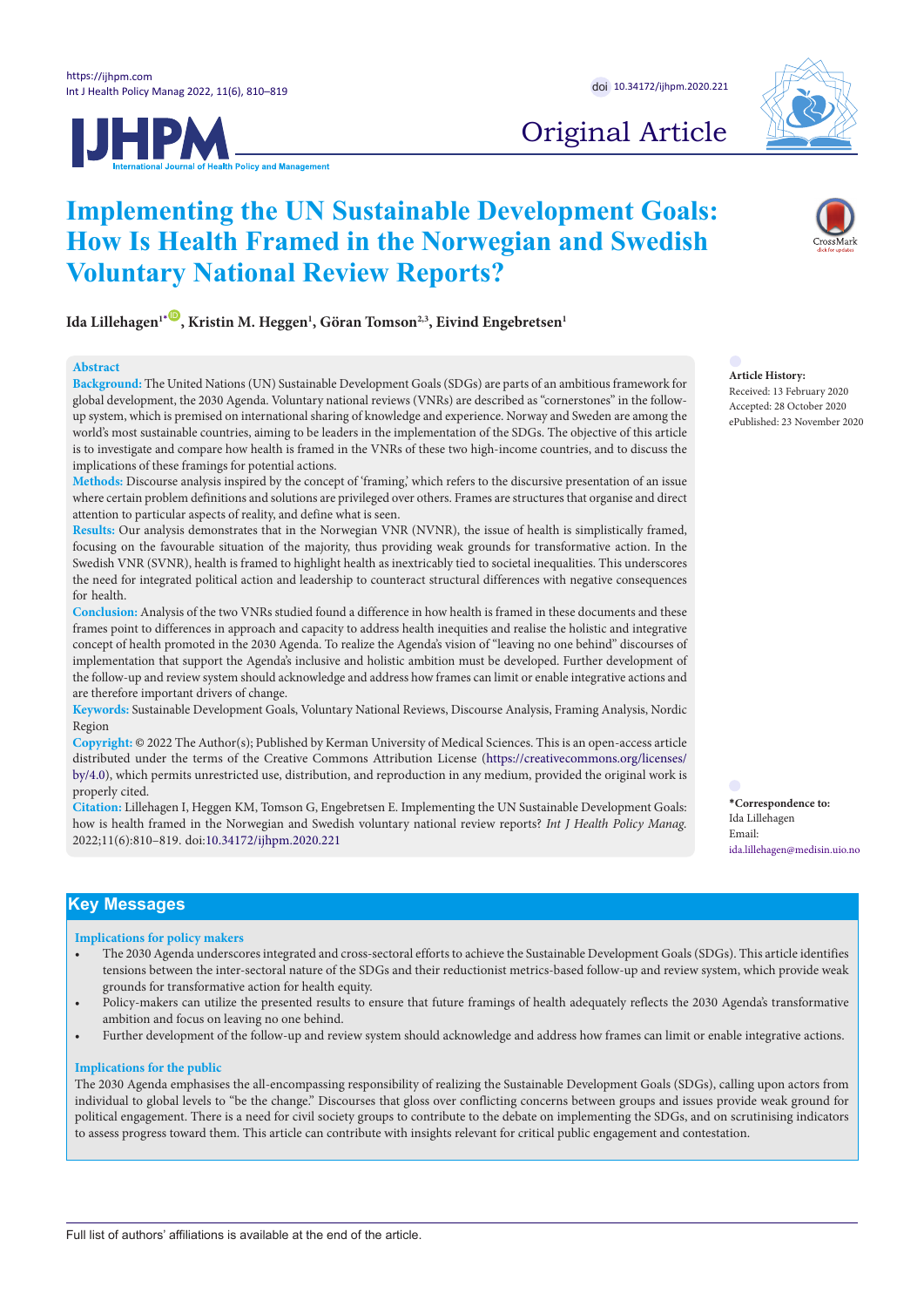## **Background**

In 2015, the United Nations (UN) General Assembly committed to 17 Sustainable Development Goals (SDGs) as part of an ambitious universal framework for global development: the 2030 agenda.<sup>1</sup> The 17 SDGs are considered integrated and indivisible, forming a universal policy agenda that presents a plan of action for people, planet, and prosperity.

Health is addressed in Goal 3: "Ensure healthy lives and well-being for all at all ages," a formulation that reflects a broad definition of health as physical, mental and social well-being.<sup>2</sup> The 2030 Agenda stresses that the SDGs are "integrated and indivisible," thus highlighting the interdependency of health and wider social determinants, as well as a cross-cutting focus on "leaving no one behind." Scholars have argued that the 2030 Agenda's holistic and integrated conception of health calls for an inter-sectorial "health in all-approach" to policy development where health is both a prerequisite for and outcome of sustainable development.<sup>3-7</sup>

A central feature of the 2030 Agenda is the emphasis on implementation. SDG 17 aims to "strengthen the means of implementation and revitalize the global partnership for sustainable development." The Agenda outlines a follow-up and review system to promote implementation and monitor progress. A key instrument of the system is the indicator framework developed by the Inter-Agency and Expert Group on SDG Indicators (IAEG-SDG), consisting of about 230 statistical indicators.<sup>8</sup> Another central feature of the follow-up and review system is the 'voluntary national review reports' (VNRs). Reporting on the status of SDG implementation "based on statistical data, using SDG indicators to the extent possible and outlining the factors of success or failure to achieve progress," the VNRs are described as: "the cornerstone of the follow-up and review system."9 The purpose of the VNRs is to accelerate the implementation of the 2030 Agenda, as well as to: "strengthen policies and institutions of governments and to mobilize multi-stakeholder support and partnerships."10 VNRs are described as: "voluntary and country-led, will take into account different national realities, capacities and levels of development and will respect policy space and priorities."9 The VNRs will also serve as the basis for the regular reviews by the high-level political forum (HLPF). Per December 2019, 158 nations had presented a VNR.10

As has been previously pointed out, implementation of the SDGs mainly relies on national responsibilities.<sup>11,12</sup> VNRs are developed by nations, and intended to outline the nation's responses and progress towards goals' achievement, as well as providing the basis for UN recommendations and "shared experiences." Principles of national sovereignty and voluntariness in the follow up and review system provides nations with space to adapt their follow up to national capacities and circumstances, but obviously also to selectively focus on issues that are aligned with national interest, while avoiding challenging or contested issues.12 Lacking binding structures, the follow up and review system relies heavily on the essentially voluntary efforts of national governments (which may or may not be fully supportive of the SDGs) to develop VNRs that are fit for purpose. To integrate actions on the SDGs, VNRs need to use discourses with frames that

facilitate the 2030 Agenda's integrated and holistic ambition. Text production in the follow up system, and particularly the VNRs, are thus crucial tools in ensuring the realisation of the 2030 Agenda.

Unlike the Millennium Development Goals, which specifically targeted less developed countries, the SDGs address the joint responsibility of *all* countries to work for a more sustainable future. The Nordic countries rapidly responded to this, aiming to be global leaders in the implementation of the 2030 Agenda.<sup>13,14</sup> Sweden is ranked the most sustainable country in the world on the Sustainable Development Solutions Network SDG Index, whereas Norway is ranked number three.<sup>15</sup> In March 2016, the Swedish government confirmed that its primary ambition is "for Sweden to be a leader in the implementation of the 2030 Agenda."16 In January 2016, The Norwegian Prime Minister, Ms Solberg was appointed co-chair for the UN Sustainable Development Goals Advocacy Group, and Norway was one of the first countries to present a VNR. Considering these countries' commitment to Agenda 2030, their VNRs may be seen as potentially norm-defining to the SDG follow up, as well as in global health more broadly.

In this article we present an analysis of the Norwegian VNR (NVNR) from 2016,17 and the Swedish VNR (SVNR) from  $2017<sup>18</sup>$  focusing on and comparing how health is framed in descriptions of and indicators chosen for the domestic implementation of the 2030 Agenda.

Considering the key role of the VNRs in the follow-up and review system, scholars have so far granted these documents relatively little external and critical attention. We have identified some evaluations and analyses by external experts, mostly published by non-government organizations.19-22 In a review of the literature on VNRs (22 publications) published by the Overseas Development Institute, the authors find that many reports focus on whether or not specific themes are addressed in the VNRs.22 Less attention is given to *how* the issues are being addressed. For instance, various forms of content analysis are utilized to describe the prevalence of specific issues or principles, as well as connection between issues.23,24 In a background paper for the UN Committee for Development, Fukuda-Parr et al<sup>25</sup> present a review of 43 VNRs, providing a good overview of important topics. However, they conclude, there is a need to complement such overarching evaluations with in-depth analyses of *how* nations present policy for implementation of the SDGs.

The importance of understanding how policy is discursively presented, and how this, in turn, implies certain solutions over others, have been described in a stream of literature concerned with the framing of policy issues in global health.26-32 A perspective of policy-making as a constant discursive struggle over ideas and values allows us to analyse not merely how policy-makers solve problems, but also how they formulate and prioritize those problems in the first place – and conversely, how certain issues come to be defined as 'non-problems,' or simply not seen at all.<sup>32</sup> For instance, in an analysis of the framing of inequality in the SDGs, Fukuda-Parr describes the politicization of the seemingly technical and objective process of choosing targets and indicators to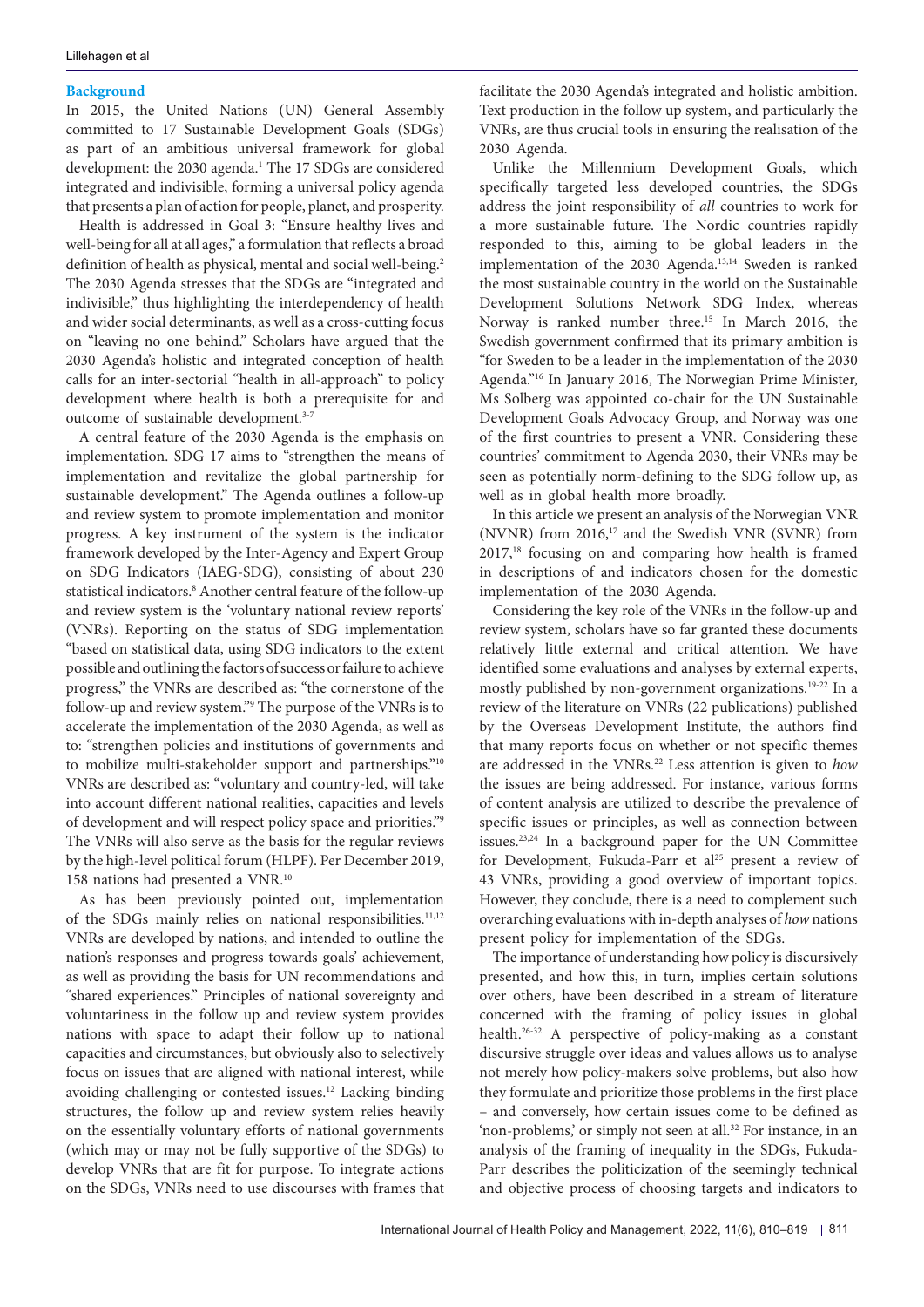measure inequality (SDG10).33 She illustrates how the choice of indicator was connected to attempts of framing the inequality agenda as inclusion, focusing on the poor and excluded, rather than on extreme inequality. She argues that the insertion of the shared prosperity measure in setting the target on vertical economic inequality (rather than distribution measures such as Gini or Palma ratio) was strategic to keep extreme poverty out of the SDGs. The analysis is also an illustration of how the SDGs can contain multiple framings that can align, overlap, differ and be in tension with each other.

The study of framing of policy issues has increasingly gained relevance as the use of evaluations, such as rankings and performance reviews have proliferated in general,<sup>34</sup> and specifically in global governance through goal setting.<sup>35</sup> Evaluations have become key documents in an "evaluation society" where reporting practices take new precedence in policy-making practices.<sup>36</sup> As such, evaluation documents has become increasingly important documents for structuring what we talk about, what we think are important problems, and what we think we will do about these problems.<sup>36,37</sup>

# **Methods**

## Design

This article presents a comparative analysis of the discourses used in the NVNR and SVNR. Our analytical approach is inspired by the concept of 'framing,' which has been extensively used in discourse analyses of public policy development.<sup>29,31,38,39</sup> It is defined by Entman<sup>40</sup> as: "to select some aspects of a perceived reality and make them more salient in a communicating text, in such a way as to promote a particular problem definition, causal interpretation, moral evaluation, and/or treatment recommendation for the item described." The discourse analysis in this article investigates how words and phrases can act as frames to create dominant understandings of problems and solutions, or more simply, how language can structure political thought and action. This article analyses discourses used in the NVNRs and SVNRs and how they authoritatively define and naturalise certain meanings of health, and how such meanings constrain or enlarge possibilities for action. Official discourses, ie, texts and utterings by agents that society generally imbues with political power and significance, formally instruct public policy and services. However, discourses are not seen as fully determining action in a causal relationship, but as a legitimising and reinforcing factor to political power.<sup>41</sup> As well, there may be tensions between the discourses and the political priorities governments wish to emphasise at international and national levels.42

# Data Material

The NVNR, called "Initial steps towards the implementation of the 2030 Agenda,"17 was published in 2016, the first year after the launch of the Agenda. The document includes a summary (4 pages), an introductory part (3 pages), a presentation of all 17 goals in the Norwegian setting (21 pages), and a conclusion (2 pages).

The SVNR, called "Sweden and the 2030 Agenda - Report to the UN High-Level Political Forum 2017 on Sustainable

Development,"18 was published in 2017. The document includes a summary (4 pages), an introductory part (9 pages), a presentation of the goals (24 pages), a part presenting current work in Sweden to implement the Agenda (38 pages), and a part on continued work (3 pages).

The analysis also led us to government documents (strategies and action plans) describing Norwegian and Swedish policy with implications for health. We also read speeches and newspaper articles where government representatives comment on work towards the SDG. The study is thus informed by a comprehensive background material.

## Text Analysis

The results were generated through four separate, but interrelated steps of analysis. IL, EE and KH, all of which have competency in discourse analysis, conducted the first two steps. The first step involved repeated and interchangeable reading of both documents in their totality to get a general sense of how the documents and marking excerpts where health was addressed directly and indirectly. In the second step, we searched the documents for keywords and phrases, such as health, well-being, welfare, leaving/left behind, inequality, equity, rights, marginal, and vulnerable. We made comprehensive tables with excerpts of every mentioning of health/healthy/unhealthy, to identify in which textual context and how health was described throughout the documents. We used colour-codes to visualise preliminarily identified dimensions in the descriptions of health in the national setting, such as rights, inequality, universality, intersectoral collaboration, references to national policy and action plans, universal/local, marginal/vulnerable groups, and individual/government responsibility. Comparison was an important asset in this phase, as the reading of one text informed the reading of the other in terms of generating awareness of topics, similarities and differences. The third step involved close reading of marked excerpts to analyse the discursive construction of issues, ie, how the text produces particular representations, giving the impression of "truth" through language and argument.<sup>32,43</sup> We specifically looked for inclusion and exclusion of topics and creation of causal relations through the use of for instance wording, metaphors, frequency and sequence.<sup>41</sup> We also analysed the degree of certainty in claims (facticity), looking at ways that the text authorises and generalise claims (universality) or moderate them.44 IL, EE, and KH collaboratively validated the first categorization of data. In the third step, we chose to apply the concept of framing to further refine and describe the differing representations of health. The fourth step of analysis involved writing and rewriting results to clarify and revise analytical points. GT provided crucial input to analysis, background and context in the third and fourth steps. All authors were involved in critically revising and improving the manuscript.

## **Results**

National Baselines: How Is the Issue of Health and Health-Related Challenges Introduced in the Norwegian and Swedish VNRs?

Both the NVNRs and SVNRs address health in introductory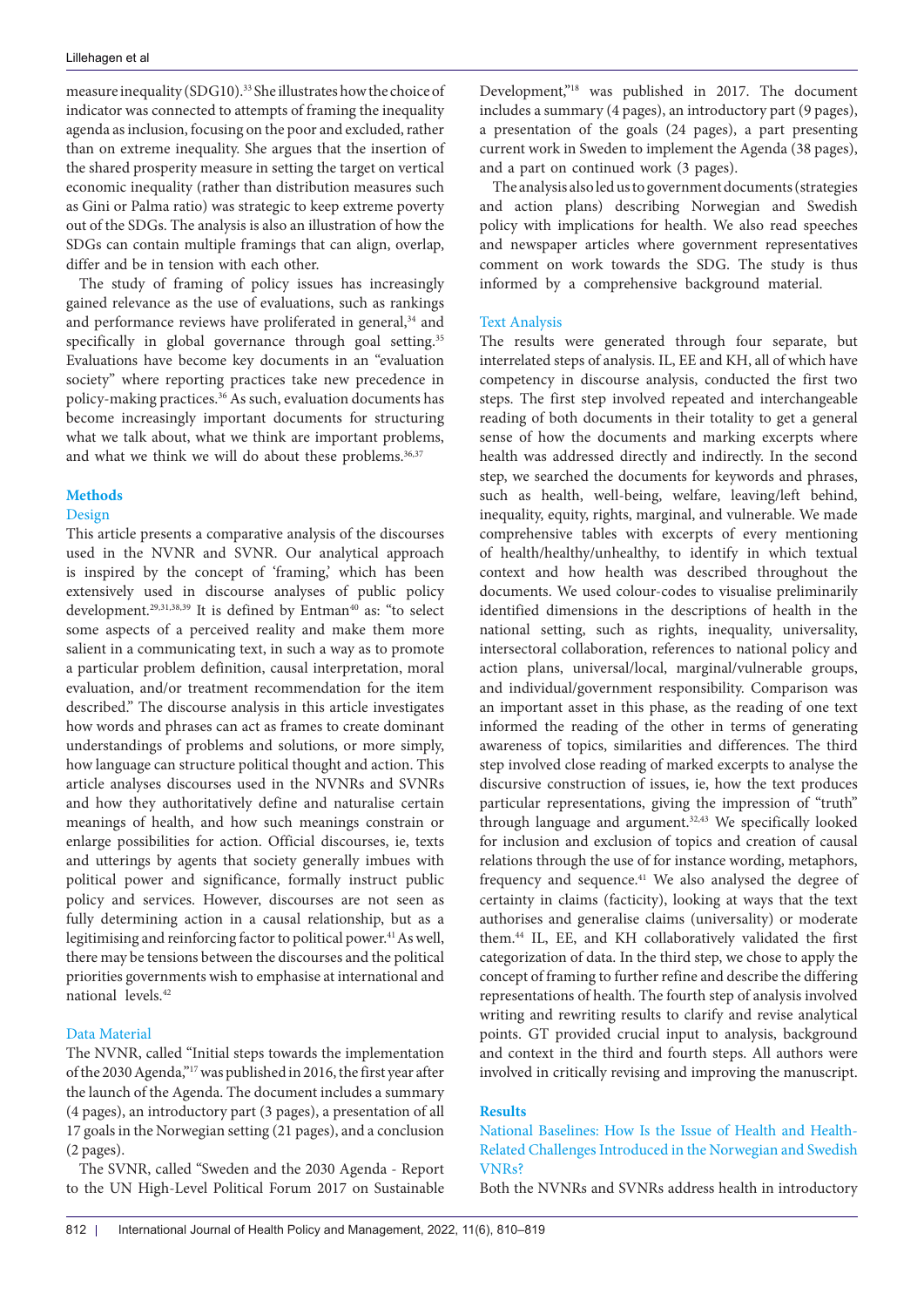sections where national benefits and challenges for implementation of the SDGs are presented. For instance, in the NVNR it is stated in a section called "Challenges at the national level" that: "Among the targets that are likely to remain the focus of political attention and policy development are those relating to sustainable consumption and production, health and education, equality, employment, and migration."<sup>17</sup> The paragraph further contains a list of challenges identified at the national level. One of the bullet points: "reducing noncommunicable diseases and promoting mental health," is part of SDG3. Several of the other prioritized bullet points can also potentially have positive impacts on health (eg, "eliminating all forms of violence against women and girls;" "reducing the proportion of young people not in employment, education or training; "sustaining income growth of the bottom 40% of the population at a rate higher than the national average;" "improving urban air quality").<sup>17</sup>

In the SVNR section: "Favourable starting position – and significant challenges," the issue of health is introduced with the following statement: "Since 2003, there has been a national public health policy adopted by the Riksdag covering eleven target areas. The overarching goal adopted for this policy is to create societal conditions for good health on equal terms for the entire population. The Health and Medical Services Act (2017:30) stipulates that care shall be delivered with respect to the equal value of all humans and the dignity of every individual. Since Autumn 2016, gender-equal health has become one of the targets of the overall gender equality policy in Sweden."18

There are important differences in the documents' initial framing of health. In the NVNR, health is addressed as one of several issues in a list. Health is placed together with "education" to form a pair: "health and education," together with other issues that could be understood as policy areas, but also as societal domains, or as societal values. Furthermore, it is the *targets related to* [the issues] that *are likely* to remain focus of political attention and policy development. No information is provided about which targets that are seen as related to these issues, or the relationships between them, something that makes the introduction highly ambiguous as to how these issues are understood or will be further pursued. The ambiguity is further underscored by the use of language that does not provide a clear commitment to the issues (the word "likely"), and that seems conservative (the word "remain") more than transformational. The following list of challenges that have been identified at the national level specifies noncommunicable diseases and mental health. While both of these categories include conditions known as correlating to dimensions addressed in the other bullet points (eg, gender, income, education, geography), the document refrains to mention any connections between health challenges and other societal challenges.

In the SVNR, health is introduced with a reference to existing public health policy as a key measure to "create societal conditions for good health on equal terms for the entire population." The presentation highlights health as a fundamental human right, by reference to the "Health and Medical Services Act," and by use of formulations such as "the

equal value of all humans and the dignity of every individual." Thus, the presentation clearly establishes a frame of health as a fundamental human right that is premised upon creation of societal conditions through public health policy.

By comparison, we see that whereas the NVNR introduces several topics central in the 2030 Agenda (eg, health, education, equality) in the initial description of national challenges, the presentation does not describe how or why these issues pose a challenge, whether or how they are connected, or how they will be addressed. The result is an unclear and non-committal frame of national challenges, including the framing of health. In the SVNR, the section on national challenges establishes a frame of health that emphasises the fundamentally intrinsic nature of health and societal conditions, with a clear commitment to improving health through improving social, environmental and economic conditions, and to ensure health as a human right.

# Leaving No One Behind?

Under SDG3 in the NVNR, health in the Norwegian setting is described as follows: "The general health of Norwegians is good. Life expectancy, both for men and women, is comparatively high, and Norway has well-established public health policies and health services. The Sami people face some challenges relating to access to culturally adapted health and care services."17

Life expectancy in any given year shows how long we expect that a child born that year will live.<sup>45</sup> The measurement reflects mortality in a population and is, therefore, an important indicator of public health.45 In the NVNR, life expectancy is used to underpin the claim that "the general health of Norwegians is good." As an average measurement, life expectancy numbers privilege the many; they attempt to speak for all based on what is most frequent. In Norway, life expectancy numbers vary with socio-economic and demographic variables like place of living, level of education, and occupation, and the inequalities are increasing.<sup>45</sup> Stating that the general health of Norwegians is good with a reference to an average measurement, and without commenting on the increasing inequalities hidden in these numbers, the NVNR constructs a category of "Norwegians" as a homogenous population with "good general health." The average measurement thus has a double effect; it unifies the category of "Norwegians" as all-inclusive, and at the same time increases the universality and facticity of the claim that their health is good.44,46 The effect is that attention is drawn towards the good health of the many implying little need for transformational change.

Minority groups and groups of particular vulnerability in the context of health are thus pushed to the margins in descriptions of health in the national setting – a marginalisation that seems to be systematic in the NVNR. We find that the situation of groups that facing particular challenges within the national context is systematically toned down. For instance, under SDG1 "End poverty in all its forms everywhere" it is stated: "Norway is already considered to fulfil target 1.3 (implement nationally appropriate social protection systems and measures for all, including floors, and by 2030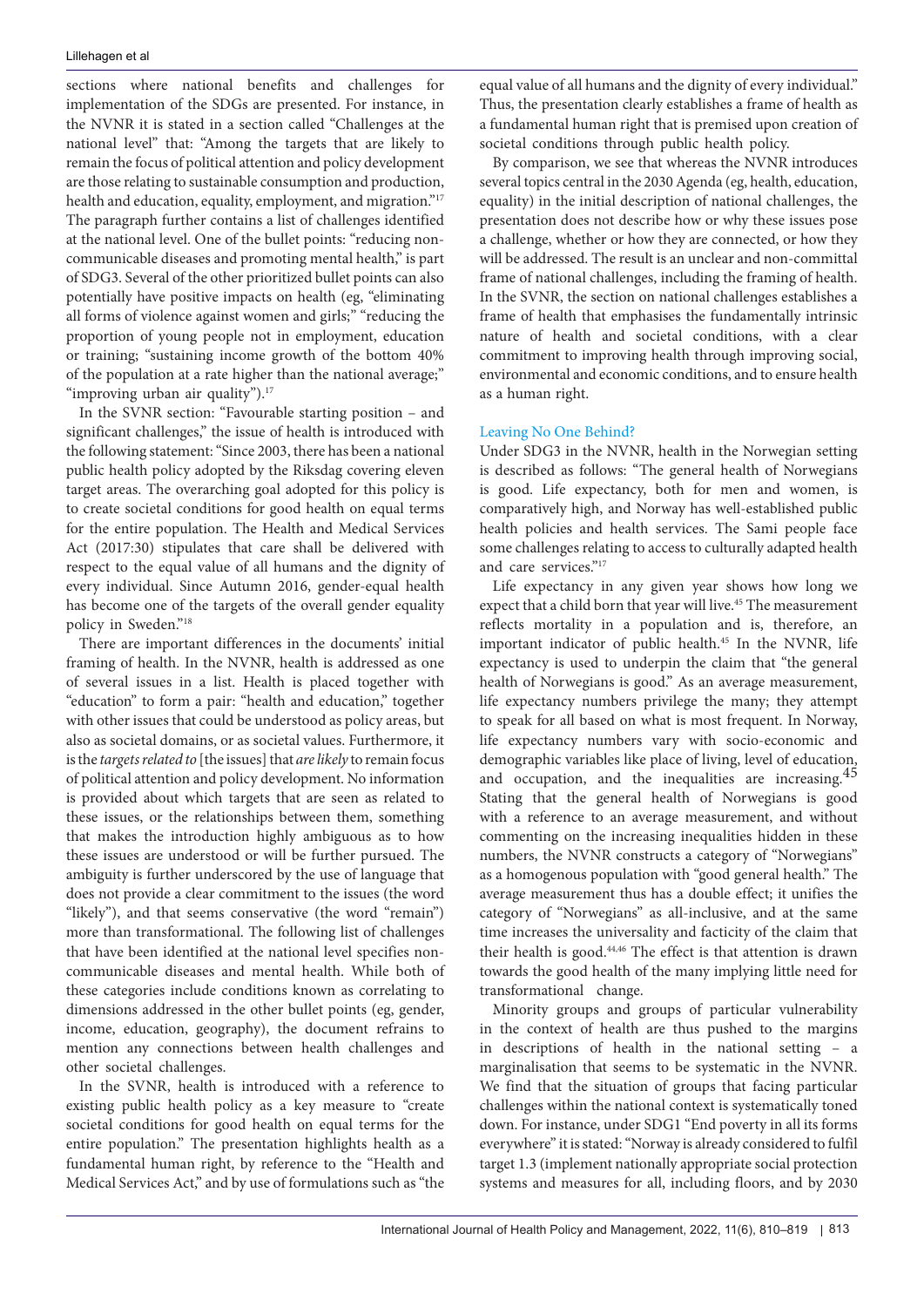achieve substantial coverage of the poor and the vulnerable). The same is the case for the other SDG 1 targets. Free or lowcost access to health, education and welfare services make the situation for low-income groups in Norway better than that in many other countries. The Norwegian Government will work to make Norway a country with a low level of income disparity and minimal poverty."17

Similarly, under SDG10 "Reduce inequality within and among countries" it is stated: "Income inequality in Norway is lower than in almost all other countries. High employment and relatively low unemployment mean that a large percentage of the population participates in income-generating work. Cash transfers provide compensation for loss of income due to illness, disability, old age, unemployment, etc. In addition, the national and local authorities provide free access for all to education, health, nursing and care."17

Interestingly, the text seems to refrain from mentioning people living under difficult conditions in Norway at all. "Low-income groups in Norway" is mentioned, but without any specification, and in a sentence describing their situation as "better than in many other countries." By stating that: "a large percentage of the population participates in incomegenerating work," the text again draws attention to the majority. The next sentence on cash transfer as compensation for loss of income due to illness, disability old age, unemployment etc renders the affected minority groups literally invisible by grammatically leaving out the recipients. By comparing lowincome groups to other countries instead of to the majority in Norway, or by simply leaving them unmentioned, the NVNR systematically draw attention away from groups that suffer from disadvantageous conditions in Norway.

Turning to the SVNR, we find that it too introduces life expectancy numbers in the first paragraph under goal 3: "In 2015, the average life expectancy for women was 84 years and for men 80.4. […] The remaining number of years at the age of 30 is increasing for the population as a whole but is several years greater in the group with post-secondary education than in the group with pre-secondary education. This is true of both women and men. These differences have increased over the past ten years."18

In this quote, the inequality dimension is immediately introduced as a function of pointing to the *insufficiency* of the average numbers to describe the population as a whole. Gender and level of education are introduced as to lines along witch health inequality is distributed. For instance, the formulation "for the population as a whole" is used to describe a tendency of increasing numbers of remaining years at 30 but is modified with inequalities by level of education in a way that highlights the determinants of inequality rather than the general tendency of the many.

In subsequent descriptions, the SVNR identifies some groups facing particular vulnerability related to the health targets and the health system in the Swedish context. Yet, the clearest focus on inequality in health is communicated in the concluding section which states that: "The challenges for Sweden lie in taking measures for health equity, including the reduction of disparities in health and well-being between different groups in society and improving quick and equal

access to healthcare for all who are in need of it […] There are also particular challenges regarding differences in both mental and physical health between different groups of the population, mainly between people with different levels of education and depending on gender. Furthermore, there are differences regarding these factors between LGBT [lesbian, gay, bisexual, and transgender] persons, people with disabilities, foreign-born persons, national minorities and indigenous peoples, and the population as a whole."18

A key difference in the framing of health in the two VNRs is thus the focus, or lack of such, on inequality and groups of vulnerability in the context of health. Foregrounding the majority, the NVNR can highlight the comparatively beneficial situation in Norway. Those furthest behind in Norway, ie, groups that face systematic disadvantage across a range of dimensions are almost not present in the document at all. Marginalisation is mentioned in very general terms and disconnected from any policy areas (eg, "all people must have the same opportunities for personal development, participation and self-realisation, irrespective of their gender, ethnicity, race, religion or belief, indigenous identity, sexual orientation or disability"17), and concerning international settings. This framing is in stark contrast to the SVNR, in which inequality in health is systematically highlighted as a structural problem.

# Healthy Lives and Well-being? Mechanisms of Simplification and Selectivity

The NVNR identifies non-communicable diseases and mental health as national challenges,<sup>17</sup> Under SDG2 "End hunger, achieve food security and improved nutrition and promote sustainable agriculture" it is stated: "Nutritional disorders – primarily related to an unhealthy diet and lack of physical activity – are a challenge. In 2017, the Norwegian Government will submit a comprehensive action plan on healthy diets. The plan will be based on collaboration between the ministries responsible for children and equality, fisheries, agriculture, education, integration, and climate change and environment." In comparison, the SVNR describes the same problem as follows: "Data instead points to an increase in overweight and obesity in society over the past decade. This increase is tangible in the age group 16-29 years. More than half of all adults in Sweden are overweight or obese. However, there are elderly people who suffer from malnutrition. There are differences and inequalities in eating habits and health that are closely associated with socio-economic situation, educational level and income."

A key difference in the framing of nutritional issues is that the NVNR presents the problem as general – as neutral along lines of inequality. Combined with the emphasis on unhealthy diets and lack of physical activity, the problem is framed as primarily an individual matter and responsibility. The close association to socio-economic situation, level of education and income that is made explicit in the SVNR is omitted.

The example is of importance for the document's framing of health for two reasons. First, while it is a concrete example of the integrated relationship between goals, it also constitutes a simplification, by framing the complex causes of nutritional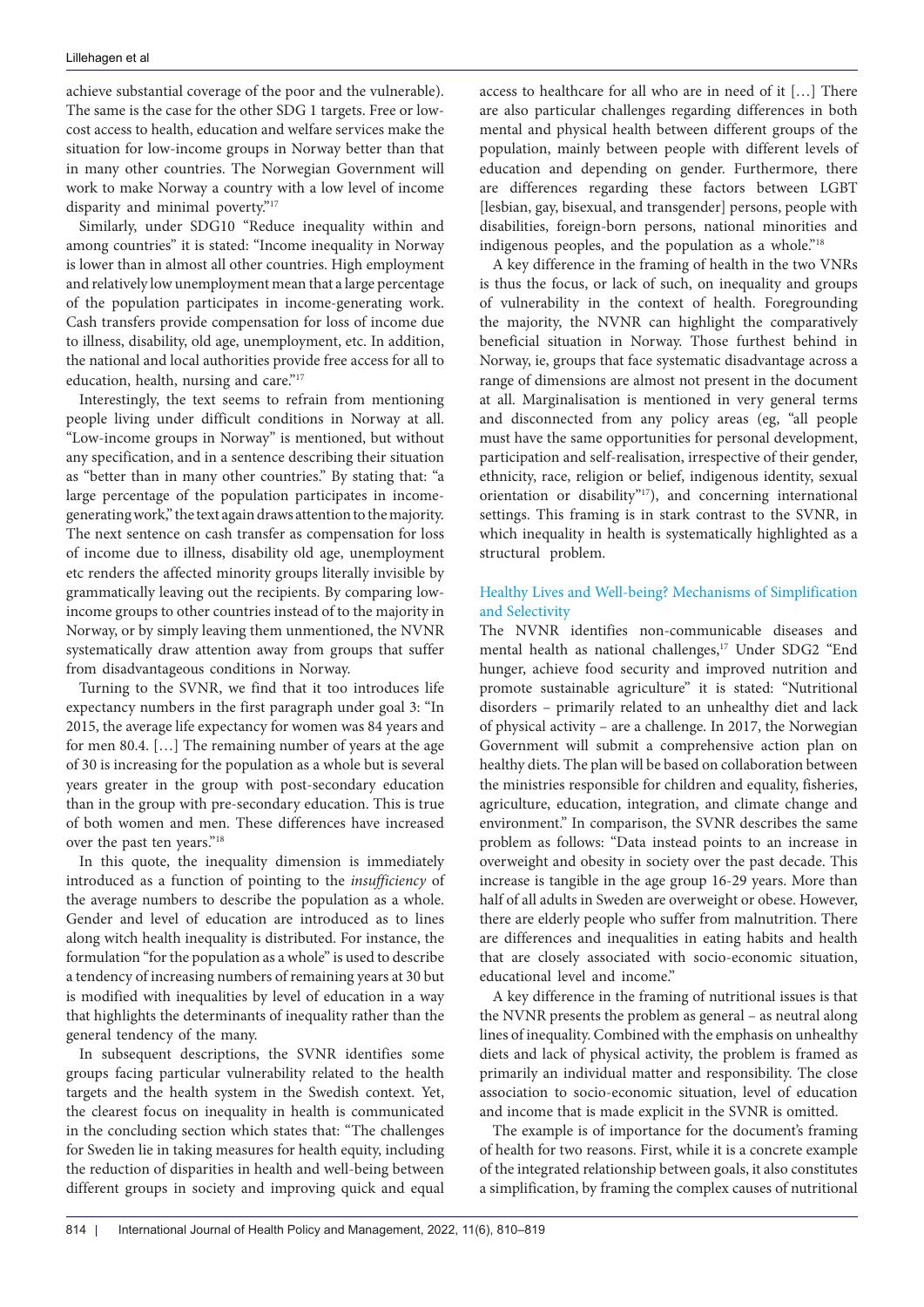disorders as a predominantly individual problem. Second, it is stated that nutritional disorders will be addressed by a comprehensive and intersectoral action plan, yet the individual problem definition undermines this and provides a highly ambiguous mandate for such collaborations. As one of the very few concrete examples of the prioritised non-communicable diseases, the description of nutritional disorders is telling for the framing of health in the NVNR, failing to underscore important health inequalities and complex association between societal and individual determinants that could give concrete direction for concerted efforts to address them.

The simplification of health is furthered under SDG3 where it is stated that 4 of 13 targets, 3.3, 3.4, 3.5, and 3.9 (see [Supplementary file 1](#page-7-0)) are of particular concern in a national setting based on national mortality and morbidity data.17 Using data that relies on biomedical categories and a health system authorised to count is in itself a narrow basis and foregrounds a disease-oriented conception of health. The word "prioritise," meaning to grade importance or arrange an order of action has in many instances positive connotations as a symbol of a proactive and efficient attitude. However, the nine targets that are not prioritised are de-selected, ie, left out of subsequent descriptions. Prioritising, which in many instances can be necessary and highly legitimate is in this case used as a mechanism to select a narrow set of indicators and reinforce a disease-oriented conception of health in the NVNR.

The SVNR's description of health in Sweden follows the structure of SDG3's targets and indicators. Most of the thirteen targets under goal 3 (except 3.9., 3C and 3D) are commented with numbers and additional information. In these comments, challenging issues related to the targets and indicators are addressed. For instance, under target 3.1. (maternal mortality ratio), where Sweden meets the suggested indicators, it is stated: "There are structural differences in care and treatment between women and men in the healthcare system. The Government is, therefore, making several major investments to strengthen women's health and develop the care that is specifically aimed at women, including midwifery."18

Several comments in further descriptions explicate relevant challenging issues, particularly enhancing groups of vulnerability in the context of given targets, subjective healthrelated experiences in connection to membership in such groups, as well as structural discrimination. For instance, as a comment to target 3.8 (universal health coverage), it is stated that "the challenges for Sweden lie in taking measures for health equity, including the reduction of disparities in health and well-being between different groups of society and improving quick and equal access to healthcare for all who need it."<sup>18</sup> Importantly, the SVNR's recurrent and explicit focus on groups suffering from inequalities in health and health services, highlight the inextricable relationship between health and societal determinants.

That is, in the NVNR several mechanisms of exclusion, simplification and selectivity contribute to a biomedical framing of health that directs attention away from inequalities in the Norwegian population, and reduces opportunities

to realise the Agenda's integrated and holistic ambitions. Focusing on the majority enables a favourable picture implying that little action is necessary, something that is enhanced by a conception of health that privileges biomedical categories of health and is presented in isolation from societal structures and inequality. Ultimately, the framing of health in the NVNR provides a weak foundation for integrated and transformational implementation of health-related goals in Norway.

The SVNR in contrast clearly establishes a frame of health in which health is seen as both a determinant and outcome of sustainable development, intrinsically connected to wider societal structures and maintaining the focus on "those furthest behind." Health is more broadly conceptualised as an integral part of life as lived within societal structures, and not an issue of presence or absence of disease, thus establishing an implementation discourse in which inter-sectoral collaboration can be pursued.

## **Discussion and Conclusions**

A close analysis of the framing of health in descriptions of national implementation of the SDGs in the NVNR and SVNR demonstrates how, by use of language and rhetoric radically different frames of health are established in the NVNR and SVNR respectively.

The NVNR represents an interesting misalignment to the framing of health that has been prevailing and politically uncontroversial in Norwegian health policy for many years. Norway has long traditions of promoting views of health as inseparably tied to overall societal structures, something that is also reflected in white papers outlining national health policy and strategies going back many years. In 2019 the public health report: "Good lives in a safe society" defined reduction of health inequality as one of three main goals.<sup>47</sup> Norway has also been an influential actor in the establishment and funding of international health institutions to advocate this view globally.<sup>48</sup>

Why does the NVNR seem to be misaligned with a more societal framing of health that has enjoyed broad political support in Norwegian health policy for many years? Agenda 2030 signals a shift to a universal understanding of joint global challenges, thus requiring that high-income countries understand not only their own strengths but also their own shortcomings in relation to the goals. National ownership of the SDGs has been deemed a key challenge for the Nordic countries where many of the SDG indicators are already achieved.13 In light of this, the observed shift of frame in the NVNR could be understood as a reflection of being early days in the process of embedding the SDGs nationally, given that Norway presented its VNR just one year after the adoption of the Agenda.

However, other aspects suggest this can only partially explain the framing of health in the NVNR. For instance, whereas the NVNR repeatedly states Norwegian commitment to the 2030 Agenda's cross-cutting focus on inequalities and vulnerable groups, our results demonstrate that apparent indicator-fulfilment can be used to obscure remaining national challenges. The majority-focused framing may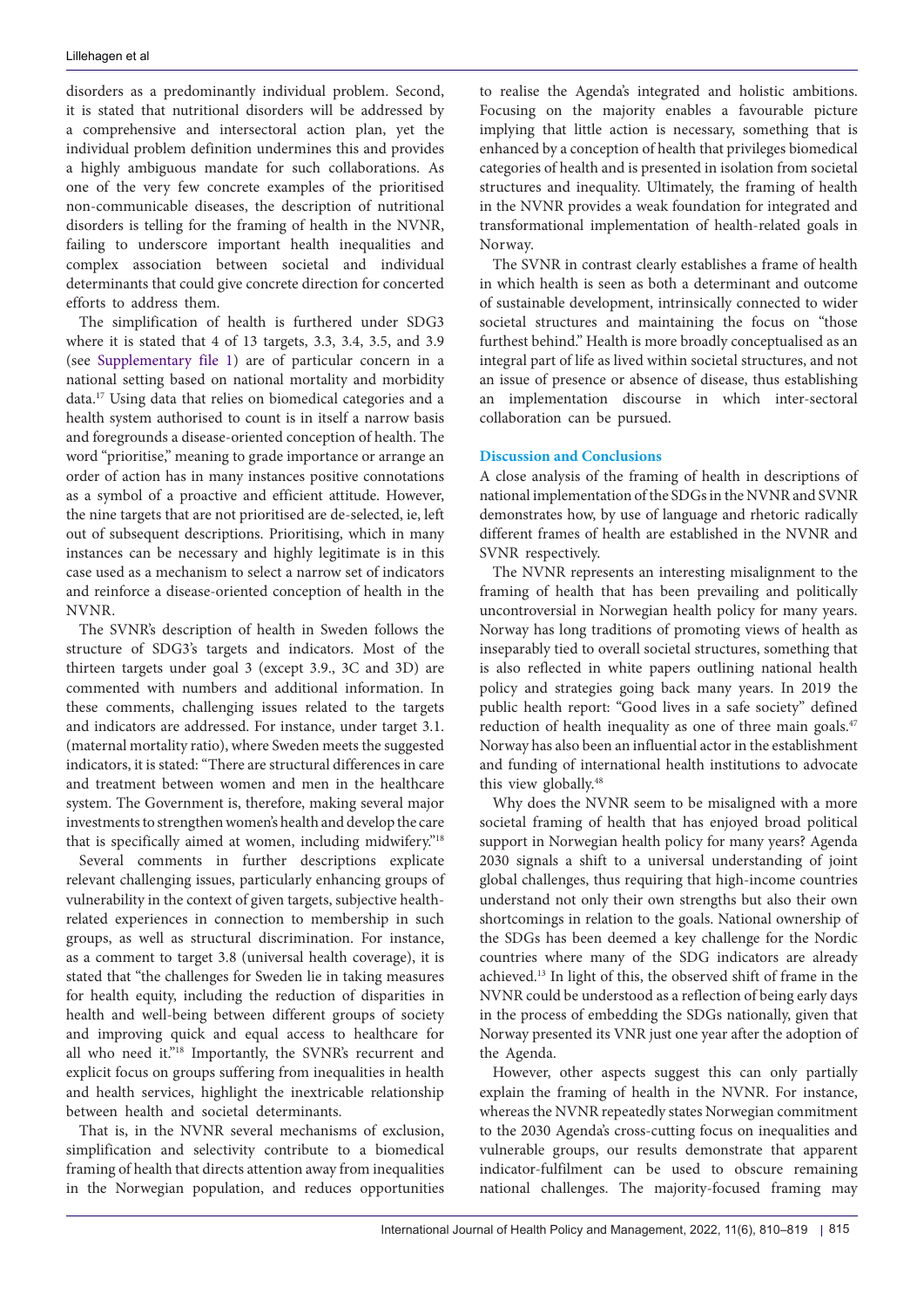also be an expression of political unwillingness to focus on groups that, in global comparison, are in a better situation. This perspective was part of the negotiations of the 2030 Agenda. In fact SDG10: "Reduce inequalities within and among countries" was, according to Fukuda Parr<sup>49</sup> resisted particularly by high-income countries because: "Goal 10 requires a reversal rather than acceleration of current trends in many countries, and it is relevant to all countries, regardless of the level of income. As such, it draws international attention to the need for wealthy, ostensibly 'developed' countries to address issues which draw the model they have followed into question."49 In light of this, the framing of health in the NVNR could also be interpreted as an expression of political resistance to fundamental revisions of the existing system. The following quote from the NVNR is a signal in that direction: "Because most of the obvious instruments for reducing inequality have already been adopted, it may be challenging for Norway to reduce inequality further."17 Moreover, in 2019, 30 civil society organisation leaders in Norway signed a debate article arguing that Norway's commitment to the SDGs seems to be greater on the international scene and that domestic efforts need to be clarified and improved.<sup>50</sup> On this backdrop, the identified framing of health in the NVNR could also be seen as reflecting a Norwegian understanding of the Agenda as internationally transformational, whereas national implementation will take place within the limits of existing systems and models.

VNRs should, as noted by Bexell and Jönsson<sup>42</sup> in a recent article on the politics of global evaluation reports, also be understood in light of sitting governments' political ideologies. In Norway, Prime Minister Solberg (Conservative Party) has led a blue coalition of centre-conservative parties since 2013, which is currently consisting of the Conservative Party, the Christian-Democratic Party, and the Liberal Party. The Progress Party resigned from government in January 2020. The Conservative Party, which is the biggest party in government, has traditionally been committed to free-market policies, tax cuts and relatively little government involvement in the economy. The government is supporting the continued existence of the Norwegian welfare state, but has made the concept of a 'sustainable welfare state' a central term in their political platform.51 Civil society organisations have argued that the term has been used to justify reduced public spending and cuts in the welfare system. A report by the Norwegian Confederation of Trade Unions<sup>52</sup> provides an overview of suggested and implemented welfare cuts, for instance in the disability pension, the work assessment allowance, the unemployment benefit, and the transitional benefit, which they conclude, contribute to increasing inequality. The report from the Ministry of Health and Care Services on the work towards the SDGs, in the proposed national budget for 2021<sup>53</sup> provides a general overview over some of the measures taken to achieve the prioritised targets under SDG3. For instance, the follow up and renewal of the national strategy for noncommunicative diseases includes new action plans on physical activity and suicide prevention. How and to what extent these policies can contribute to national realisation of the 2030 Agenda should be subjected to further analysis.

In Sweden, Stefan Löfven (Social Democratic Labour Party) has been Prime Minister since 2014. When the SVNR was published in 2017, he led a minority coalition government with the Green Party. Since January 2019 Löfven still leads a government consisting of the Social Democratic Party and the Green Party,<sup>54</sup> but with only 33% of the Swedish Parliament seats, the government is regarded one of the weakest in Swedish history, relying on support from The Centre Party and The Liberals. Social democratic ideology and ideals of equality and redistribution is thus under strong pressure from the opposition of the Moderate Party, the Christian Democrats, the Sweden Democrats and the Left Party.

According to Bexell and Jönsson's<sup>42</sup> study of the process of preparing the SVNR, the process was characterised by a political wish to live up to Sweden's status as an "SDG champion." Notably, they found that the HLPF report involved a "strong symbolic dimension supporting an identity formation," especially with regards to the all-inclusive and cross-sectoral approach. The selection of participants to the official Swedish HLPF delegation is highlighted as having a strong symbolic dimension as supporting identity formation, emphasising cooperation with all sectors of society. The delegation consisted in representatives from government agencies, municipalities, trade unions, civil society organisations, parliamentarians, private business and academia. However, as noted by some informants, the crosssectoral collaboration was not very well-anchored with the involved partners. Although the informants were generally positive, delegation members were not clear on what they were supposed to do during the HLPF, where the VNRs are presented, and did not fully understand expectations on their participation.

An important aspect of the different frames in the two VNRs is how they report on the global indicators. Highincome countries have particular issues in identifying and reporting on health inequities, as their achievement of health indicators for the majority of their populations can mask deep and continuing health inequities.<sup>55</sup> For instance, as is also shown in our analysis of the NVNR, numbers may easily lend themselves to so-called window-dressing; the presentation of a favourable situation for the majority that conceals sublevel inequalities.<sup>56,57</sup> In the NVNR, indicator measurements are presented indirectly and with few actual numbers, and in global comparison. This strategy is also noted in the previously mentioned debate article signed by a broad range of civil society organisations, which advocate the need for national indicators.

Whereas well-crafted indicators can sometimes be essential to document progress or real change in policy and action, $42$ our results illustrate that indicator reporting is also very much a question of how the numbers are presented. For instance, in the SVNR, global comparisons are more systematically nuanced by explications of the numbers' limitations and specifying on national inequalities. This was also observed in the recently published strategy document "Next steps towards more equal health – Propositions for long-term work for good and equal health" (our translation),<sup>58</sup> it is stated that: "Sweden is a country where public health, measured traditionally – like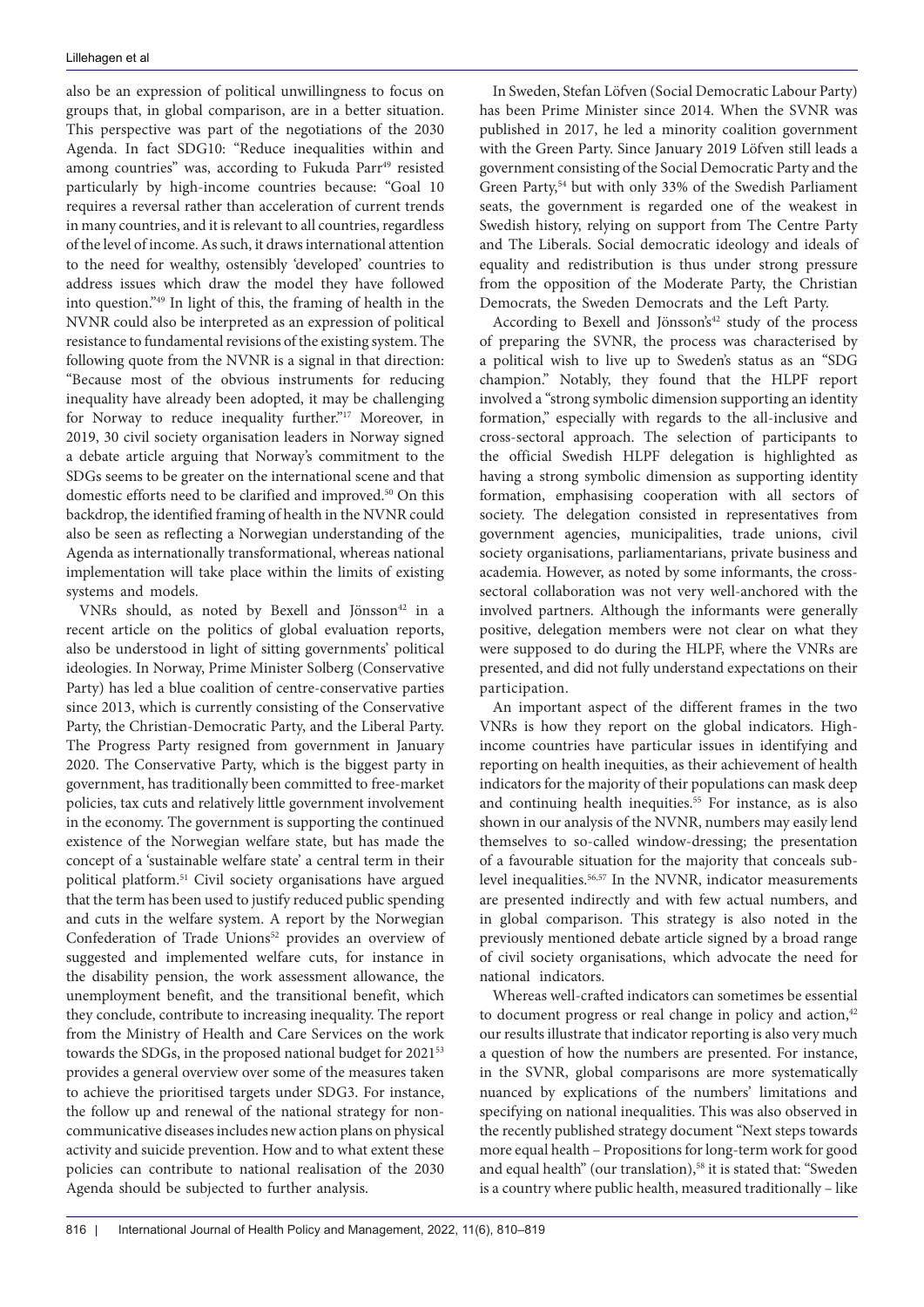infant mortality or life expectancy – is very good, but where inequality in health and life expectancy is very prominent."<sup>58</sup> That is, the clear limitations in global indicators can be actively counteracted to ensure discourses that maintain the Agenda's cross-cutting focus on inequality.

Whereas the limitations of quantifying holistic and integrated goals have been amply discussed, research on SDG implementation has so far not included a discussion of discourse development. We suggest that future research on follow up of the SDGs should pay more attention to possible implications of what might be coined a *metrics-driven discourse*, ie, a discourse that privileges, and is organized around quantitative measurements, instructed and restricted by the categories and results of quantitative and statistical operations. An example would be the description of health in the NVNR, where the indicators (rather than the SDG goals) seem to determine priorities, displacing the carefully negotiated language49 of the 2030 Agenda, and reducing the holistic conceptualization of health into the sum of isolated fragments. We argue that such discourses may potentially fuel fragmentation instead of integration, and provide weak grounds for integrated policy development. Accordingly, as demonstrated by our analysis of the SVNR, framing health in an inequality oriented perspective seems to underscore the need for governmental leadership in novel crosssectoral initiatives. As our results demonstrate, with added interpretation and contextual comment a fuller, richer picture can emerge – the VNRs can serve as important vehicles for the establishment of discourses that avoid known mechanisms of exclusion, simplification and selectivity in reporting. Discourses and norms can effectively drive or restrict change. Further research should address the development of implementation discourses in a wider set of VNRs.

While our results from the two selected VNRs are not a sufficient sample to draw broad conclusions, they do illustrate how different framings of health reflect differing understandings of health and point to varying potential actions to achieve the SDGs. As such, our results provide a basis for further research to investigate the implications of these frames for policy and action. For instance, our results prompt the question of which measures Norwegian health policy in the wake of the 2030 Agenda will take to ensure that no one "is left behind." Another interesting question to pursue is if and how competing framings of health in the two VNRs will influence development of health policy to achieve the SDGs in these countries. A further question to ask is whether the different frames used in the two documents reflect differing commitments to implementing the SDGs domestically, or other political concerns, such as seeking to project a particular image internationally, as described by Bexell and Jönsson.42 The UN 2030 Agenda is an ambitious inter-sectoral agenda for all countries, including high-income countries, to work toward a more sustainable and equitable future for their populations. This paper has used frame analysis to investigate and compare how health is framed in the VNRs of two high-income countries, Norway and Sweden, and the implications the frames used have for potential actions by these nations. The main findings are that the NVNR has framed health with a focus on the favourable situation of the majority, with little attention to inequities; while the SVNR makes health inequities and social issues central to its framing and discussion of health. This comparison highlights the importance of analysing discourses and frames used in VNRs as a guide to the extent (or lack) of implementation nations may embark upon, offering additional contextual understandings not generally offered by a metrics-driven evaluation framework. To realise the 2030 Agenda's vision of 'leaving no one behind,' discourses of implementation that support the Agenda's inclusive and holistic ambition are needed. Policy-makers can utilize the presented results to ensure that future framings of health adequately reflects the 2030 Agenda's transformative ambition and focus on leaving no one behind. Further development of the follow-up and review system should acknowledge and address how frames can limit or enable integrative actions and are therefore important drivers of change.

### **Acknowledgements**

This article was written as part of the international research program on "The Body in Translation: Historicising and Reinventing Medical Humanities and Knowledge Translation" at the Centre for Advanced Study at the Norwegian Academy of Science and Letters in Oslo during the academic year 2019/2020.

#### **Ethical issues**

The study's material consist of publicly available government documents and is exempted from evaluation by ethics committees.

### **Competing interests**

Authors declare that they have no competing interests.

#### **Authors' contributions**

IL designed the study, developed analysis and drafted the manuscript. KMH contributed substantially to the study design, analyses, and critical revision of the manuscript. GT contributed substantially to the analysis and critical revision of the manuscript. EE contributed substantially to the study design, analyses, and critical revision of the manuscript.

#### **Funding**

This work was funded by Centre for Sustainable Health Care Education, University of Oslo, Norway.

#### **Authors' affiliations**

1 Centre for Sustainable Health Care Education, University of Oslo, Oslo, Norway. <sup>2</sup>Swedish Institute for Global Health Transformation (SIGHT), Royal Swedish Academy of Sciences and Presidents Office, Stockholm, Sweden. 3 Karolinska Institutet Stockholm, Stockholm, Sweden.

#### **Supplementary files**

<span id="page-7-0"></span>[Supplementary file 1.](https://www.ijhpm.com/jufile?ar_sfile=45955) SDG 3 List of Targets.

#### **References**

- 1. United Nations. Transforming Our World: The 2030 Agenda for Sustainable Development. United Nations; 2015. [http://www.un.org/](http://www.un.org/ga/search/view_doc.asp?symbol=A/RES/70/1&Lang=E) [ga/search/view\\_doc.asp?symbol=A/RES/70/1&Lang=E.](http://www.un.org/ga/search/view_doc.asp?symbol=A/RES/70/1&Lang=E) Accessed February 21, 2019.
- 2. World Health Organization. Preamble to the Constitution of the World Health Organization as adopted by the International Health Conference; 19–22 June, 1946, New York: signed on 22 July 1946 by the representatives of 61 States (Official Records of the World Health Organization, no. 2, p. 100) and entered into force on 7 April 1948. <https://ci.nii.ac.jp/naid/20000731560/>. Accessed June 3, 2020.
- 3. Göran Tomson: scientists can help achieve sustainable development.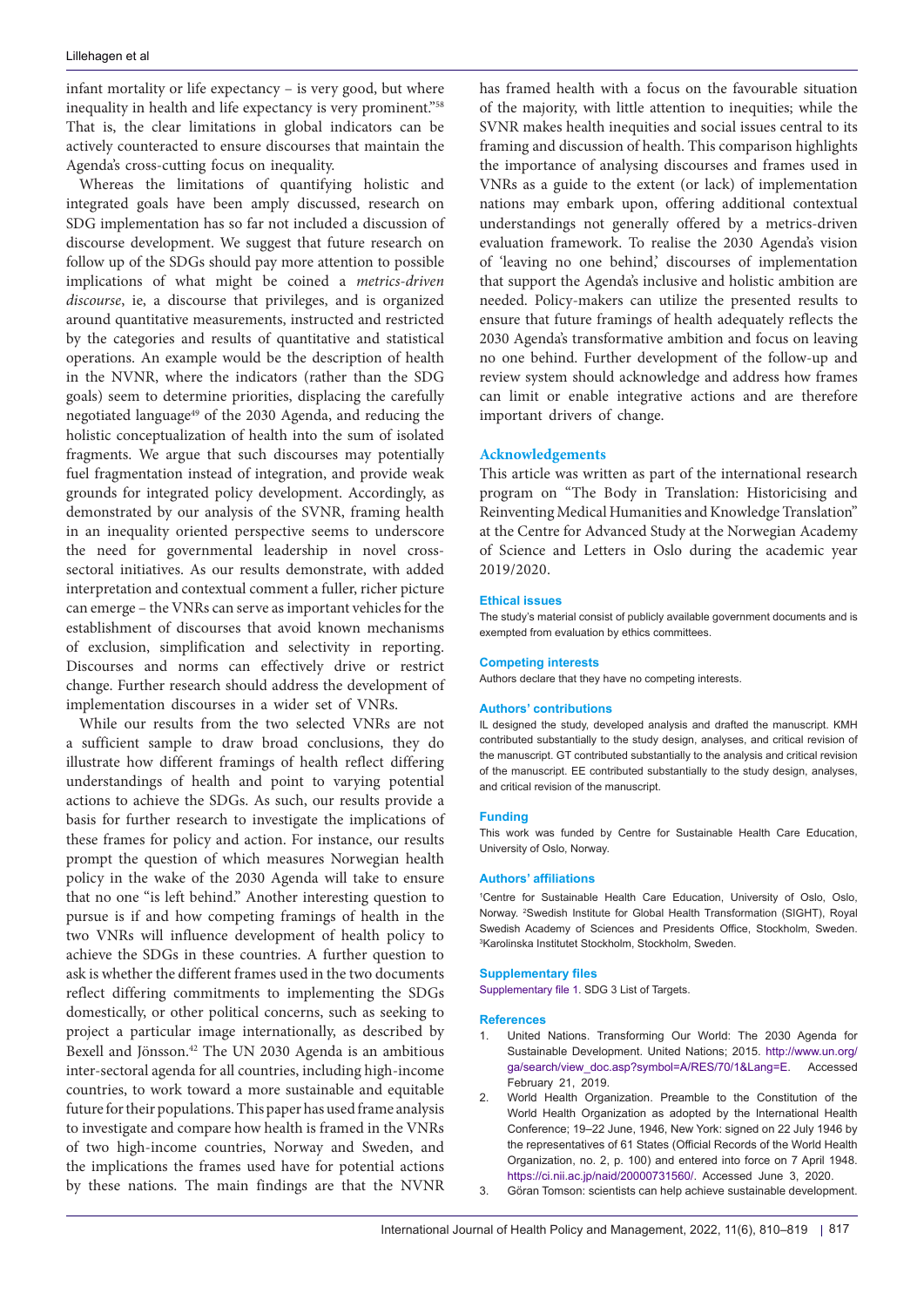#### Lillehagen et al

*Bull World Health Organ*. 2018;96(9):597-598. doi[:10.2471/](https://doi.org/10.2471/blt.18.030918) [blt.18.030918](https://doi.org/10.2471/blt.18.030918)

- 4. Blomstedt Y, Bhutta ZA, Dahlstrand J, et al. Partnerships for child health: capitalising on links between the Sustainable Development Goals. *BMJ*. 2018;360:k125. doi[:10.1136/bmj.k125](https://doi.org/10.1136/bmj.k125)
- 5. Le Blanc D. Towards integration at last? the Sustainable Development Goals as a network of targets*. Sustain Dev*. 2015;23(3):176-187. doi:[10.1002/sd.1582](https://doi.org/10.1002/sd.1582)
- 6. Nilsson M, Chisholm E, Griggs D, et al. Mapping interactions between the Sustainable Development Goals: lessons learned and ways forward. *Sustain Sci*. 2018;13(6):1489-1503. doi[:10.1007/s11625-](https://doi.org/10.1007/s11625-018-0604-z) [018-0604-z](https://doi.org/10.1007/s11625-018-0604-z)
- 7. Nunes AR, Lee K, O'Riordan T. The importance of an integrating framework for achieving the Sustainable Development Goals: the example of health and well-being. *BMJ Glob Health*. 2016; 1(3):e000068. doi:[10.1136/bmjgh-2016-000068](https://doi.org/10.1136/bmjgh-2016-000068)
- 8. UN IAEG-SDG. Global indicator framework adopted by the General Assembly (A/RES/71/313) and annual refinements contained in E/CN.3/2018/2 (Annex II). [https://unstats.un.org/sdgs/indicators/](https://unstats.un.org/sdgs/indicators/Global Indicator Framework after refinement_Eng.pdf) [Global%20Indicator%20Framework%20after%20refinement\\_Eng.](https://unstats.un.org/sdgs/indicators/Global Indicator Framework after refinement_Eng.pdf) [pdf.](https://unstats.un.org/sdgs/indicators/Global Indicator Framework after refinement_Eng.pdf) Accessed June 3, 2020. Published 2018.
- 9. UN Secretary General. Updated Voluntary common reporting guidelines for voluntary national reviews at the high-level political forum for sustainable development (HLPF). [https://sustainabledevelopment.](https://sustainabledevelopment.un.org/content/documents/17346Updated_Voluntary_Guidelines) [un.org/content/documents/17346Updated\\_Voluntary\\_Guidelines](https://sustainabledevelopment.un.org/content/documents/17346Updated_Voluntary_Guidelines). pdf. Accessed June 3, 2020.
- 10. UN Department for Economic and Social Affairs (DESA). Voluntary National Reviews Database. [https://sustainabledevelopment.un.org/](https://sustainabledevelopment.un.org/vnrs/) [vnrs/.](https://sustainabledevelopment.un.org/vnrs/) Accessed December 2, 2019.
- 11. Fukuda-Parr S, McNeill D. Post 2015: a new era of accountability? *J Glob Ethics.* 2015;11(1):10-17. doi[:10.1080/17449626.2015.1004738](https://doi.org/10.1080/17449626.2015.1004738)
- 12. Pogge T, Sengupta M. The Sustainable Development Goals: a plan for building a better world? *J Glob Ethics*. 2015;11(1):56-64. doi:[10.10](https://doi.org/10.1080/17449626.2015.1010656) [80/17449626.2015.1010656](https://doi.org/10.1080/17449626.2015.1010656)
- 13. Halonen M, Persson Å, Sepponen S, et al. Sustainable Development Action - The Nordic Way: Implementation of the Global 2030 Agenda for Sustainable Development in Nordic Cooperation. [https://](https://norden.diva-portal.org/smash/get/diva2:1092868/FULLTEXT01.pdf) [norden.diva-portal.org/smash/get/diva2:1092868/FULLTEXT01.pdf](https://norden.diva-portal.org/smash/get/diva2:1092868/FULLTEXT01.pdf). Accessed June 3, 2020. Published 2017.
- 14. Nordic Council of Ministers. Generation 2030. Nordic Programme for Agenda 2030. Programme Description 2017-2020. [http://norden.diva](http://norden.diva-portal.org/smash/get/diva2:1153406/FULLTEXT01.pdf)[portal.org/smash/get/diva2:1153406/FULLTEXT01.pdf](http://norden.diva-portal.org/smash/get/diva2:1153406/FULLTEXT01.pdf). Accessed January 17, 2020. Published 2017.
- 15. Sachs J, Schmidt-Traub G, Kroll C, Durand-Delacre D, Teksoz K. SDG Index and Dashboards Report 2017. [https://www.sdgindex.org/](https://www.sdgindex.org/reports/sdg-index-and-dashboards-2017/) [reports/sdg-index-and-dashboards-2017/.](https://www.sdgindex.org/reports/sdg-index-and-dashboards-2017/) Published 2017.
- 16. Government of Sweden. Government Appoints Delegation for Sweden's Implementation of 2030 Agenda. [https://www.government.](https://www.government.se/press-releases/2016/03/government-appoints-delegation-for-swedens-implementation-of-2030-agenda/) [se/press-releases/2016/03/government-appoints-delegation-for](https://www.government.se/press-releases/2016/03/government-appoints-delegation-for-swedens-implementation-of-2030-agenda/)[swedens-implementation-of-2030-agenda/](https://www.government.se/press-releases/2016/03/government-appoints-delegation-for-swedens-implementation-of-2030-agenda/). Accessed December 2, 2019. Published 2016.
- 17. Government of Norway. Norway: Initial Steps Towards the Implementation of the 2030 Agenda. Voluntary National Review Presented at the High Level Political Forum (HLPF) on Sustainable Development. [https://sustainabledevelopment.un.org/content/](https://sustainabledevelopment.un.org/content/documents/10692NORWAY HLPF REPORT - full version.pdf) [documents/10692NORWAY%20HLPF%20REPORT%20-%20full%20](https://sustainabledevelopment.un.org/content/documents/10692NORWAY HLPF REPORT - full version.pdf) [version.pdf.](https://sustainabledevelopment.un.org/content/documents/10692NORWAY HLPF REPORT - full version.pdf) Accessed December 2, 2019. Published 2016.
- Government of Sweden. Sweden and the 2030 Agenda. Report to the UN High Level Political Forum 2017 on Sustainable Development. Government of Sweden; 2017. https://sustainabledevelopment. un.org/content/documents/16033Sweden.pdf. Accessed December 2, 2019.
- 19. Sunam R, Mishra R, Okitasari M, et al. Implementing the 2030 Agenda in Asia and the Pacific: Insights from Voluntary National Reviews. United Nations University Institute for the Advanced Study of Sustainability; 2018.
- Kindornay S. Progressing National SDGs Implementation: An Independent Assessment of the Voluntary National Review Reports Submitted to the United Nations High-level Political Forum on Sustainable Development in 2018. Ottawa: Canadian Council for International Co-operation; 2019.
- 21. Biznikova L, Pinter L. Indicator Preferences in National Reporting of

Progress Toward the Sustainable Development Goals. [https://www.](https://www.iisd.org/sites/default/files/publications/indicator-preferences-national-reporting-progress-toward-sdgs.pdf) [iisd.org/sites/default/files/publications/indicator-preferences-national](https://www.iisd.org/sites/default/files/publications/indicator-preferences-national-reporting-progress-toward-sdgs.pdf)[reporting-progress-toward-sdgs.pdf.](https://www.iisd.org/sites/default/files/publications/indicator-preferences-national-reporting-progress-toward-sdgs.pdf) Accessed February 21, 2019. Published 2017.

- 22. Sarwar MB, Nicolai S. What do Analyses of Voluntary National Reviews for Sustainable Development Goals Tell Us about 'Leave No One Behind'? [https://www.odi.org/sites/odi.org.uk/files/resource](https://www.odi.org/sites/odi.org.uk/files/resource-documents/12270.pdf)[documents/12270.pdf](https://www.odi.org/sites/odi.org.uk/files/resource-documents/12270.pdf). Accessed December 2, 2019. Published 2018.
- 23. Oda Y. Mainstreaming Gender Perspectives in the Sustainable Development Goals (SDGs): A Study on Selected 2017 Voluntary National Reviews (VNRs). *Journal of Asian Women's Studies.*  2019;25:1-13. [http://www.kfaw.or.jp/wp-content/uploads/2019/06/](http://www.kfaw.or.jp/wp-content/uploads/2019/06/JAWS_25_Oda.pdf) [JAWS\\_25\\_Oda.pdf.](http://www.kfaw.or.jp/wp-content/uploads/2019/06/JAWS_25_Oda.pdf)
- 24. Sebestyén V, Domokos E, Abonyi J. Focal points for sustainable development strategies-Text mining-based comparative analysis of voluntary national reviews. *J Environ Manage.* 2020;263:110414. doi:[10.1016/j.jenvman.2020.110414](https://doi.org/10.1016/j.jenvman.2020.110414)
- 25. Fukuda-Parr S. Voluntary National Review Reports–What Do they Report? CDP Background Paper No. 46 ST/ESA/2018/ CDP/46. 2018. [https://sustainabledevelopment.un.org/content/](https://sustainabledevelopment.un.org/content/documents/20549CDPbp201846.pdf) [documents/20549CDPbp201846.pdf.](https://sustainabledevelopment.un.org/content/documents/20549CDPbp201846.pdf) Accessed February 21, 2019. Published 2018.
- 26. Labonté R. Global health in public policy: finding the right frame? *Crit Public Health*. 2008;18(4):467-482. doi:[10.1080/09581590802443588](https://doi.org/10.1080/09581590802443588)
- 27. Labonté R, Gagnon ML. Framing health and foreign policy: lessons for global health diplomacy. *Global Health*. 2010;6:14. doi:[10.1186/1744-](https://doi.org/10.1186/1744-8603-6-14) [8603-6-14](https://doi.org/10.1186/1744-8603-6-14)
- 28. Quissell K. Additional insights into problem definition and positioning from social science comment on "four challenges that global health networks face." *Int J Health Policy Manag*. 2018;7(4):362-364. doi:[10.15171/ijhpm.2017.108](https://doi.org/10.15171/ijhpm.2017.108)
- 29. McInnes C, Lee K. Framing and global health governance: Key findings. *Glob Public Health.* 2012;7(suppl 2):S191-S198. doi[:10.10](https://doi.org/10.1080/17441692.2012.733950) [80/17441692.2012.733950](https://doi.org/10.1080/17441692.2012.733950)
- 30. Benatar S. Politics, power, poverty and global health: systems and frames. *Int J Health Policy Manag*. 2016;5(10):599-604. doi:[10.15171/](https://doi.org/10.15171/ijhpm.2016.101) iihpm.2016.101
- 31. Fukuda-Parr S, McNeill D. Knowledge and politics in setting and measuring the SDGs: introduction to special issue. *Glob Policy*. 2019; 10(S1):5-15. doi:[10.1111/1758-5899.12604](https://doi.org/10.1111/1758-5899.12604)
- 32. Russell J, Greenhalgh T, Byrne E, McDonnell J. Recognizing rhetoric in health care policy analysis. *J Health Serv Res Policy*. 2008;13(1):40- 46. doi:[10.1258/jhsrp.2007.006029](https://doi.org/10.1258/jhsrp.2007.006029)
- 33. Fukuda-Parr S. Keeping out extreme inequality from the SDG Agenda – the politics of indicators. *Glob Policy.* 2019;10(S1):61-69. doi:[10.1111/1758-5899.12602](https://doi.org/10.1111/1758-5899.12602)
- 34. Van de Walle S, Cornelissen F. Performance reporting. In: Bovens M, Goodin RE, Schillemans T, eds. *The Oxford Handbooks of Public Accountability*. Oxford: Oxford University Press; 2014:441-456.
- 35. Kanie N, Bernstein S, Biermann F, Haas P. Introduction: global governance through goal setting. In: Kanie N, Bierman F, eds. *Governing through Goals*. Cambridge, London: The MIT Press; 2017.
- 36. Dahler-Larsen P. *The Evaluation Society.* Stanford: Stanford University Press; 2012.
- 37. Reintertsen H. *Optics of Evaluation. Making Norwegian Foreign Aid an Evaluable Object, 1980-1992.* Oslo: Faculty of Social Sciences, University of Oslo; 2016.
- 38. Rushton S, Williams OD. Frames, paradigms and power: global health policy-making under neoliberalism. *Glob Soc*. 2012;26(2):147- 167. doi[:10.1080/13600826.2012.656266](https://doi.org/10.1080/13600826.2012.656266)
- 39. Boas M, McNeill, D. *Global Institutions and Development: Framing the World?* New York: Routledge; 2003.
- 40. Entman RM. Framing: toward clarification of a fractured paradigm. *J Commun.* 1993;43(4):51-58. doi[:10.1111/j.1460-2466.1993.tb01304.x](https://doi.org/10.1111/j.1460-2466.1993.tb01304.x)
- 41. Dunn KC, Neumann IB. *Undertaking Discourse Analysis for Social Research*. University of Michigan Press; 2016. doi:[10.3998/](https://doi.org/10.3998/mpub.7106945 ) [mpub.7106945](https://doi.org/10.3998/mpub.7106945 )
- 42. Bexell M, Jönsson K. Country reporting on the Sustainable Development Goals—the politics of performance review at the globalnational nexus. *J Human Dev Capabil*. 2019;20(4):403-417. doi[:10.10](https://doi.org/10.1080/19452829.2018.1544544) [80/19452829.2018.1544544](https://doi.org/10.1080/19452829.2018.1544544)
- 43. Greenhalgh T, Russell J. Reframing evidence synthesis as rhetorical